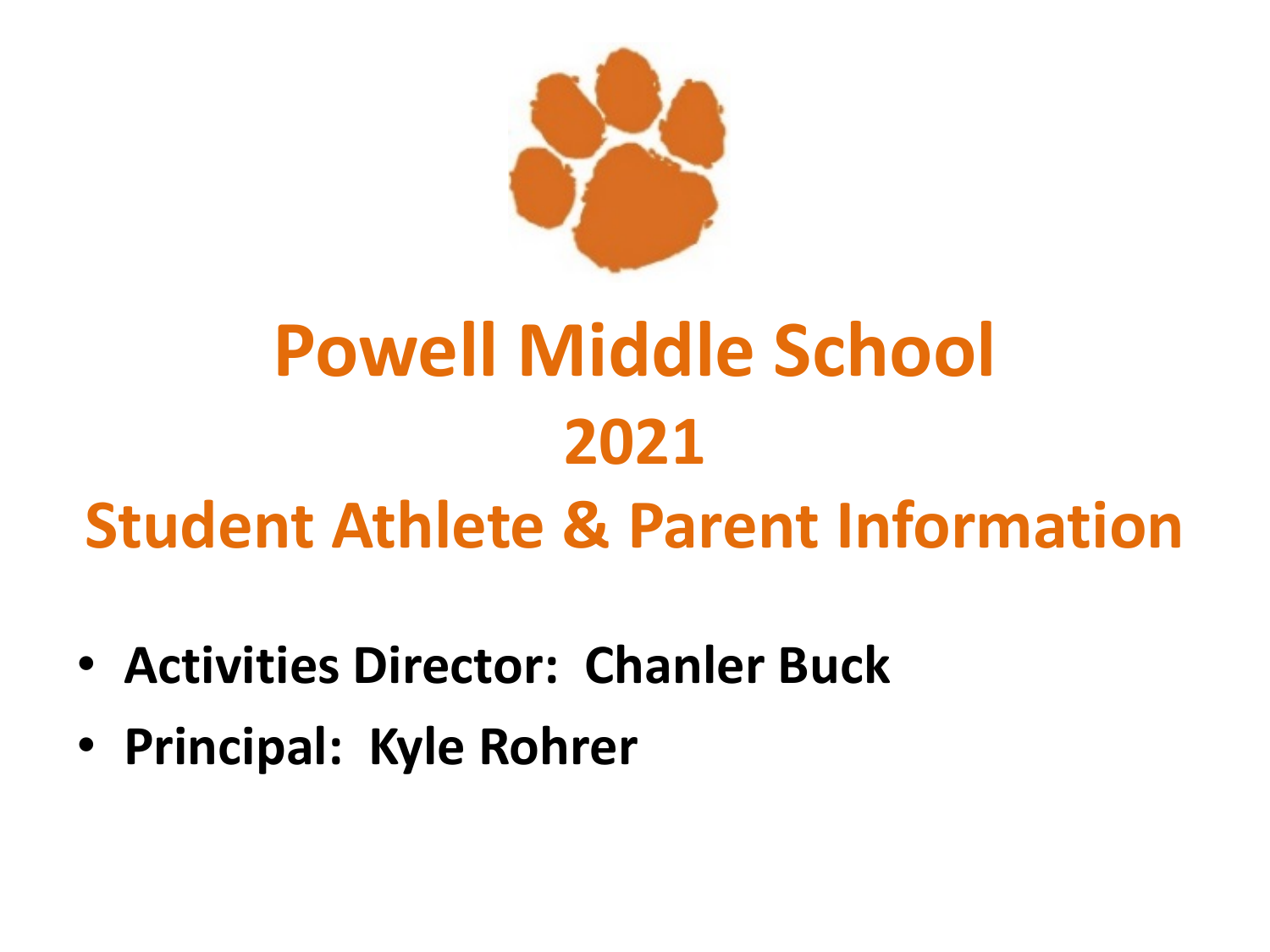# *Required Paperwork- to be completed before your child can participate:*

## *1. Signature Form covering the following (one doc.):*

- *Activities Participation Agreement*
- **Concussion Risk Consent Form**
- **Medical Treatment Form**

### *2. Physical -* Must be dated on or after

## **May 1, 2021.** Must be cleared by physician

to participate and consent by parent-signature(s).

Usually, the Powell clinic sends a copy of the

physical to the middle school.

**\*Both documents must be returned before the 1st practice in order to participate. Valid entire 2021-2022 school year.**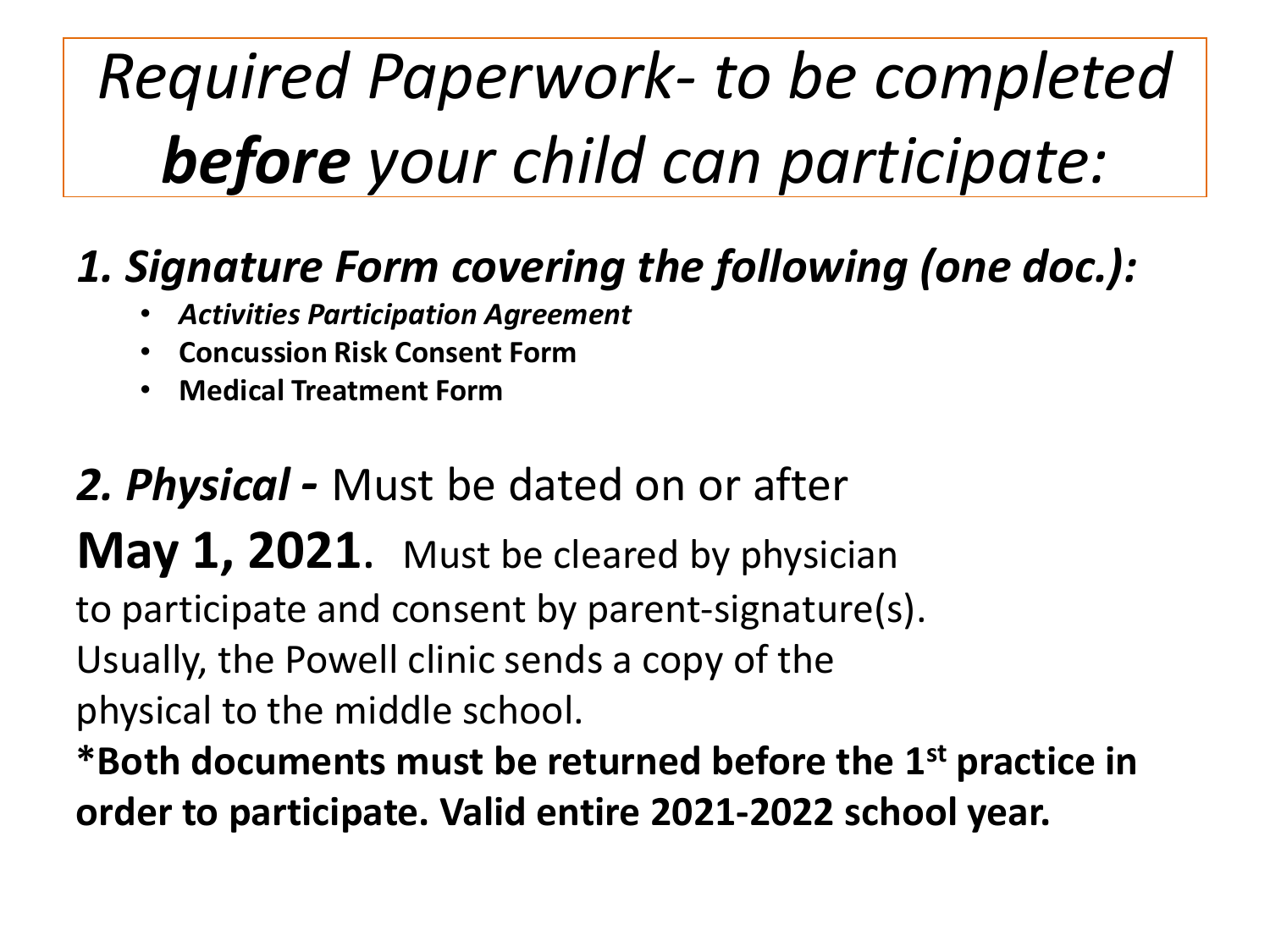# Sports Physical Scheduling

- 1<sup>st</sup> appointment scheduled
	- Call Powell High School to Schedule Appointment
		- Vicki Walsh (307) 764-6181
	- (Thursdays) June 3rd & June 10th 3-5 Pm
		- @ PVHC Clinic
	- PVHC will call you to confirm appointment and collect \$15 payment.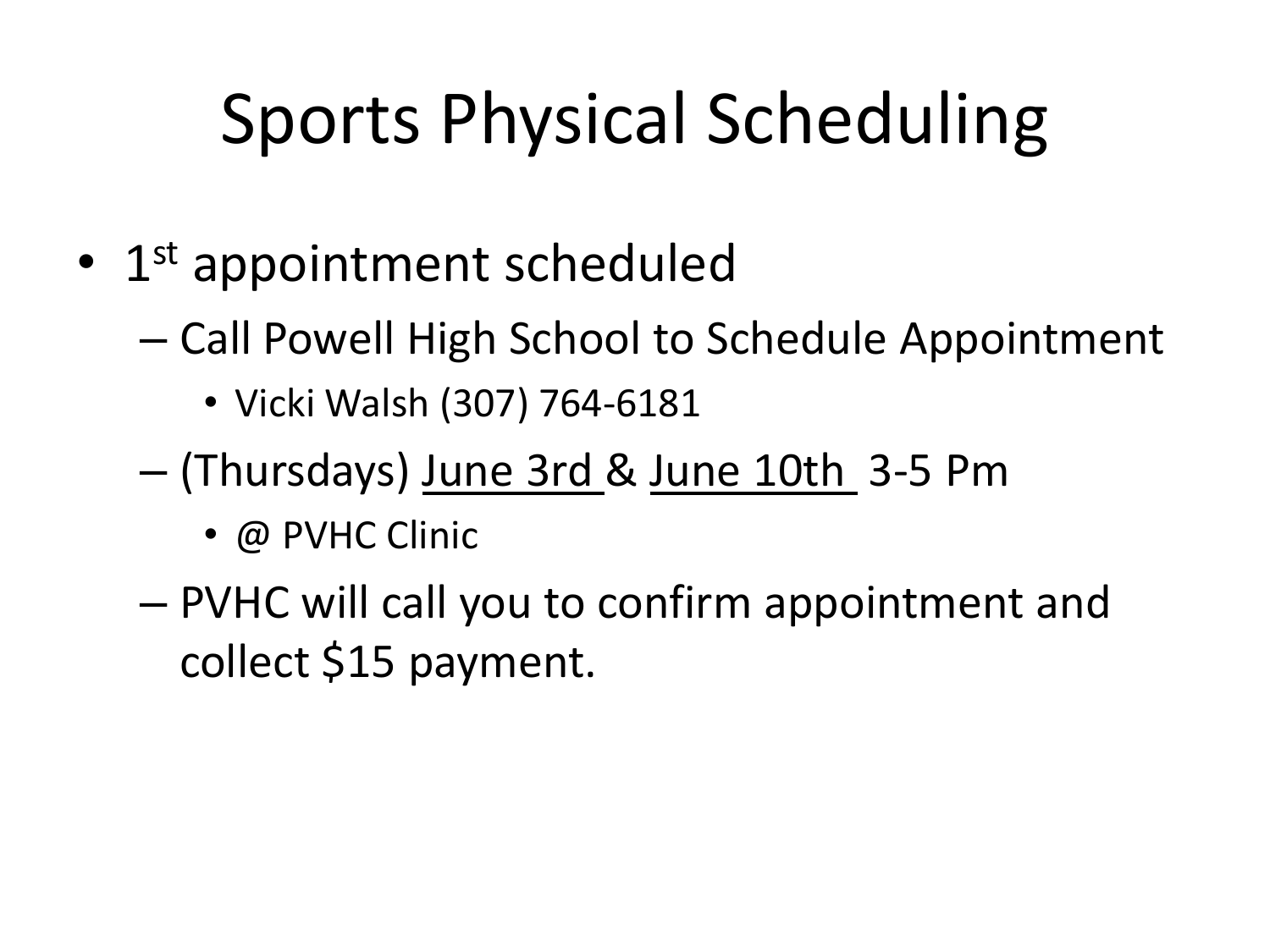### All in One Athletic Sign-Off Form WHSAA Physical Exam Form

#### POWELL MIDDLE SCHOOL

369 Fast 3<sup>rd</sup> St Powell, WY 82435 Phone: 307-764-6185 Fax: 307-764-6155

Mr. Kyle Rohrer, Principal Mr. Chanler Buck, Assistant Principal/Activities Director

#### 2021-2022 Powell Middle School Athletics Sign-Off Form

\*This form takes the place of signing each of the required sports forms individually. Please review the information from each link, sign and date JUST this form on the lines provided below, and then, turn in both this form and the Physical Form before the first day of practice. (The physical form will still need completed by a medical professional as usual.)

To access this form online, please go to our website at www.pcsd1.org and select Schools > Powell Middle School > Athletics. Click on the Athletics Sign-Off Form link on the right-hand side of the webpage.

- . Concussion Risk Consent Form Concussion Risk Consent Form
- . Powell Valley Healthcare Permission to Treat, Consent of Authorization for Release of Medical Records - Permission to Treat, Consent of Authorization to Release Record Form
- Activities Participation Agreement Activities Participation Agreement Form

I have reviewed and I understand the information provided in the documents listed above.

Student Signature

Parent/Guardian (Print)

Parent/Guardian Signature

Date

#### WYOMING HIGH SCHOOL ACTIVITIES ASSOCIATION SCHOOL PHYSICAL EXAMINATION **MEDICAL RECORD**

PHYSICIANS STATEMENT MUST BE DATED AFTER MAY 1 TO BE VALID FOR THE UPCOMING SCHOOL YEAR

| Name <b>Name</b>                                                                                                                                                                                                                                                                                                                            |                                                                                                                                                                                                                                               |        |        | Sex Age Date of Birth                                                                                                                                                                                                                     |      |   |  |
|---------------------------------------------------------------------------------------------------------------------------------------------------------------------------------------------------------------------------------------------------------------------------------------------------------------------------------------------|-----------------------------------------------------------------------------------------------------------------------------------------------------------------------------------------------------------------------------------------------|--------|--------|-------------------------------------------------------------------------------------------------------------------------------------------------------------------------------------------------------------------------------------------|------|---|--|
|                                                                                                                                                                                                                                                                                                                                             | Grade School Sport(s)                                                                                                                                                                                                                         |        |        |                                                                                                                                                                                                                                           |      |   |  |
| Address                                                                                                                                                                                                                                                                                                                                     |                                                                                                                                                                                                                                               |        |        | and the contract of the contract of the contract of <b>Phone</b> and the contract of the contract of the contract of                                                                                                                      |      |   |  |
| Personal Physician                                                                                                                                                                                                                                                                                                                          |                                                                                                                                                                                                                                               |        |        |                                                                                                                                                                                                                                           |      |   |  |
| In case of emergency, contact                                                                                                                                                                                                                                                                                                               |                                                                                                                                                                                                                                               |        |        |                                                                                                                                                                                                                                           |      |   |  |
| $Name_$                                                                                                                                                                                                                                                                                                                                     |                                                                                                                                                                                                                                               |        |        | Relationship Phone (H) Phone (H) (W)                                                                                                                                                                                                      |      |   |  |
|                                                                                                                                                                                                                                                                                                                                             |                                                                                                                                                                                                                                               |        |        | Explain "Yes" answers below. Circle questions you don't know the answers to.                                                                                                                                                              |      |   |  |
| Yes No<br>Yes No                                                                                                                                                                                                                                                                                                                            |                                                                                                                                                                                                                                               |        |        |                                                                                                                                                                                                                                           |      |   |  |
| up or sports physical?                                                                                                                                                                                                                                                                                                                      | 1. Have you had a medical illness or injury since your last check []                                                                                                                                                                          |        | -01    | 10. Do you use any special protective or corrective equipment or<br>devices that aren't usually used for your sport or position (for<br>example, knee brace, special neck roll, foot orthotics, retainer                                  | п    | n |  |
|                                                                                                                                                                                                                                                                                                                                             | 2. Have you ever been hospitalized overnight?                                                                                                                                                                                                 | H.     | п      | on your teeth, hearing aid)?<br>11. Have you had any problems with your eyes or vision?                                                                                                                                                   |      |   |  |
|                                                                                                                                                                                                                                                                                                                                             | 3. Are you currently taking any prescription of nonprescription<br>(over-the-counter) medications or pills or using an inhaler?                                                                                                               | п      | п      | Do you wear glasses, contacts, or protective eyewear?                                                                                                                                                                                     | ří   | п |  |
| food, or stinging insects)?                                                                                                                                                                                                                                                                                                                 | 4. Do you have any allergies (for example, to pollen, medicine,                                                                                                                                                                               |        |        | 12. Have you ever had a sprain, strain, or swelling after injury?                                                                                                                                                                         |      | п |  |
|                                                                                                                                                                                                                                                                                                                                             | 5. Have you ever passed out during or after exercise?                                                                                                                                                                                         | H      | H      | Have you broken or fractured any bones or dislocated any<br>joints?                                                                                                                                                                       | п    | п |  |
|                                                                                                                                                                                                                                                                                                                                             | Have you ever been dizzy during or after exercise?                                                                                                                                                                                            | П      | п      | Have you had any other problems with pain or swelling in []<br>muscles, tendons, bones, or joints?                                                                                                                                        |      | п |  |
| exercise?                                                                                                                                                                                                                                                                                                                                   | Have you ever had chest pain during or after exercise?<br>Do you get tired more quickly than your friends do during<br>Have you ever had racing of your heart or skipped heartbeats?<br>Have you had high blood pressure or high cholesterol? | П      | п<br>H | If yes, check appropriate box and explain below<br>[] Head [] Elbow [] Hip<br>[] Neck [] Forearm [] Thigh [] Back [] Wrist [] Knee<br>[] Neck<br>[] Back<br>[] Chest<br>[ ] Hand<br>[] Shin/calf<br>[ ] Shoulder<br>[] Finger<br>[1 Ankle |      |   |  |
|                                                                                                                                                                                                                                                                                                                                             | Have you ever been told you have a heart murmur?<br>Has any family member or relative died of heart problems or<br>of sudden death before age 50?                                                                                             | ü<br>п | n      | [ ] Upper Arm<br>[ ] Foot<br>13. Do you want to weigh more or less than you do now?                                                                                                                                                       | m    | n |  |
|                                                                                                                                                                                                                                                                                                                                             | Have you had a severe viral infection (for example,                                                                                                                                                                                           |        |        | Do you lose weight regularly to meet weight requirements                                                                                                                                                                                  | п    | n |  |
|                                                                                                                                                                                                                                                                                                                                             | myocarditis or monomicleosis) within the last month?<br>Has a physician ever denied or restricted your participation in                                                                                                                       | п      | 8      | for your sport?<br>14. Do you feel stressed out?                                                                                                                                                                                          | П    | п |  |
| sports for any heart problems?<br>6. Do you have any current skin problems (for example, itching,                                                                                                                                                                                                                                           |                                                                                                                                                                                                                                               | O      | Π      | 15. Do you, or someone in your family, have sickle cell trait or                                                                                                                                                                          | -01  | п |  |
|                                                                                                                                                                                                                                                                                                                                             | rashes, acne, warts, fungus, or blisters)?<br>7. Have you ever had a head injury or concussion?<br>Have you ever been knocked out, become unconscious, or lost                                                                                | Ħ      | H      | disease?<br><b>FEMALES ONLY</b>                                                                                                                                                                                                           |      |   |  |
| vour memory?                                                                                                                                                                                                                                                                                                                                |                                                                                                                                                                                                                                               |        |        |                                                                                                                                                                                                                                           |      |   |  |
|                                                                                                                                                                                                                                                                                                                                             | Have you ever had a seizure?                                                                                                                                                                                                                  |        |        | 16. When was your first menstrual period?                                                                                                                                                                                                 |      |   |  |
|                                                                                                                                                                                                                                                                                                                                             | Do you have frequent or severe headaches?<br>Have you ever had numbness or tingling in your arms, hands,                                                                                                                                      | Ŭ      |        | When was your most recent menstrual period?<br>How much time do you usually have from the start of one period                                                                                                                             |      |   |  |
| legs, or feet?                                                                                                                                                                                                                                                                                                                              |                                                                                                                                                                                                                                               | П      |        | to the start of another?                                                                                                                                                                                                                  |      |   |  |
|                                                                                                                                                                                                                                                                                                                                             | Have you ever had a stinger, burner, or pinched nerve?<br>8. Have you ever become ill from exercising in the heat?                                                                                                                            | Ĥ      |        | How many periods have you had in the last year?<br>What was the longest time between periods in the last year?                                                                                                                            |      |   |  |
|                                                                                                                                                                                                                                                                                                                                             | 9. Do you cough, wheeze, or have trouble breathing during or                                                                                                                                                                                  |        | Π      |                                                                                                                                                                                                                                           |      |   |  |
| after activity?                                                                                                                                                                                                                                                                                                                             |                                                                                                                                                                                                                                               |        |        |                                                                                                                                                                                                                                           |      |   |  |
| Do you have asthma?                                                                                                                                                                                                                                                                                                                         | Do you have seasonal allergies that require medical                                                                                                                                                                                           |        |        |                                                                                                                                                                                                                                           |      |   |  |
| treatment?                                                                                                                                                                                                                                                                                                                                  |                                                                                                                                                                                                                                               |        |        |                                                                                                                                                                                                                                           |      |   |  |
|                                                                                                                                                                                                                                                                                                                                             |                                                                                                                                                                                                                                               |        |        | I hereby state that, to the best of my knowledge, my answers to the above questions are complete and correct.                                                                                                                             |      |   |  |
|                                                                                                                                                                                                                                                                                                                                             | Signature of athlete                                                                                                                                                                                                                          |        |        | Signature of parent/guardian                                                                                                                                                                                                              | Date |   |  |
| PARENT/GUARDIAN CONSENT FOR EMERGENCY MEDICAL ASSISTANCE                                                                                                                                                                                                                                                                                    |                                                                                                                                                                                                                                               |        |        |                                                                                                                                                                                                                                           |      |   |  |
| I hereby authorize<br>School District and its faculty members in charge of my child named below to obtain all necessary<br>medical care for my child in the event that I cannot be reached to authorize it myself. I hereby authorize any licensed physician and/or medical personnel to render<br>necessary medical treatment to my child. |                                                                                                                                                                                                                                               |        |        |                                                                                                                                                                                                                                           |      |   |  |
| Student's Name<br>Work Phone Number; Father National Assembly North Street Assembly                                                                                                                                                                                                                                                         |                                                                                                                                                                                                                                               |        |        |                                                                                                                                                                                                                                           |      |   |  |
| <b>Mother</b><br>Address                                                                                                                                                                                                                                                                                                                    |                                                                                                                                                                                                                                               |        |        |                                                                                                                                                                                                                                           |      |   |  |
| Home Phone Number<br><b>INSURANCE INFORMATION: Company</b><br>Policy#                                                                                                                                                                                                                                                                       |                                                                                                                                                                                                                                               |        |        |                                                                                                                                                                                                                                           |      |   |  |
|                                                                                                                                                                                                                                                                                                                                             | <b>Insured Person</b>                                                                                                                                                                                                                         |        |        |                                                                                                                                                                                                                                           |      |   |  |
| Policy Holder's Social Security Number                                                                                                                                                                                                                                                                                                      |                                                                                                                                                                                                                                               |        |        |                                                                                                                                                                                                                                           |      |   |  |
| Signature acknowledges that we have read and understand the above warning and we give consent for emergency assistance that might be needed.                                                                                                                                                                                                |                                                                                                                                                                                                                                               |        |        |                                                                                                                                                                                                                                           |      |   |  |

Date Signature of Parent/Guardian

113/Athletics%20Sign%20Off%20Form%20- %20Powel%20MS%20-%20Park%201.pdf

#### [https://tb2cdn.schoolwebmasters.com/accnt\\_311585/site\\_319](https://tb2cdn.schoolwebmasters.com/accnt_311585/site_319113/Athletics%20Sign%20Off%20Form%20-%20Powel%20MS%20-%20Park%201.pdf) <http://www.whsaa.org/forms/A7-A8.pdf>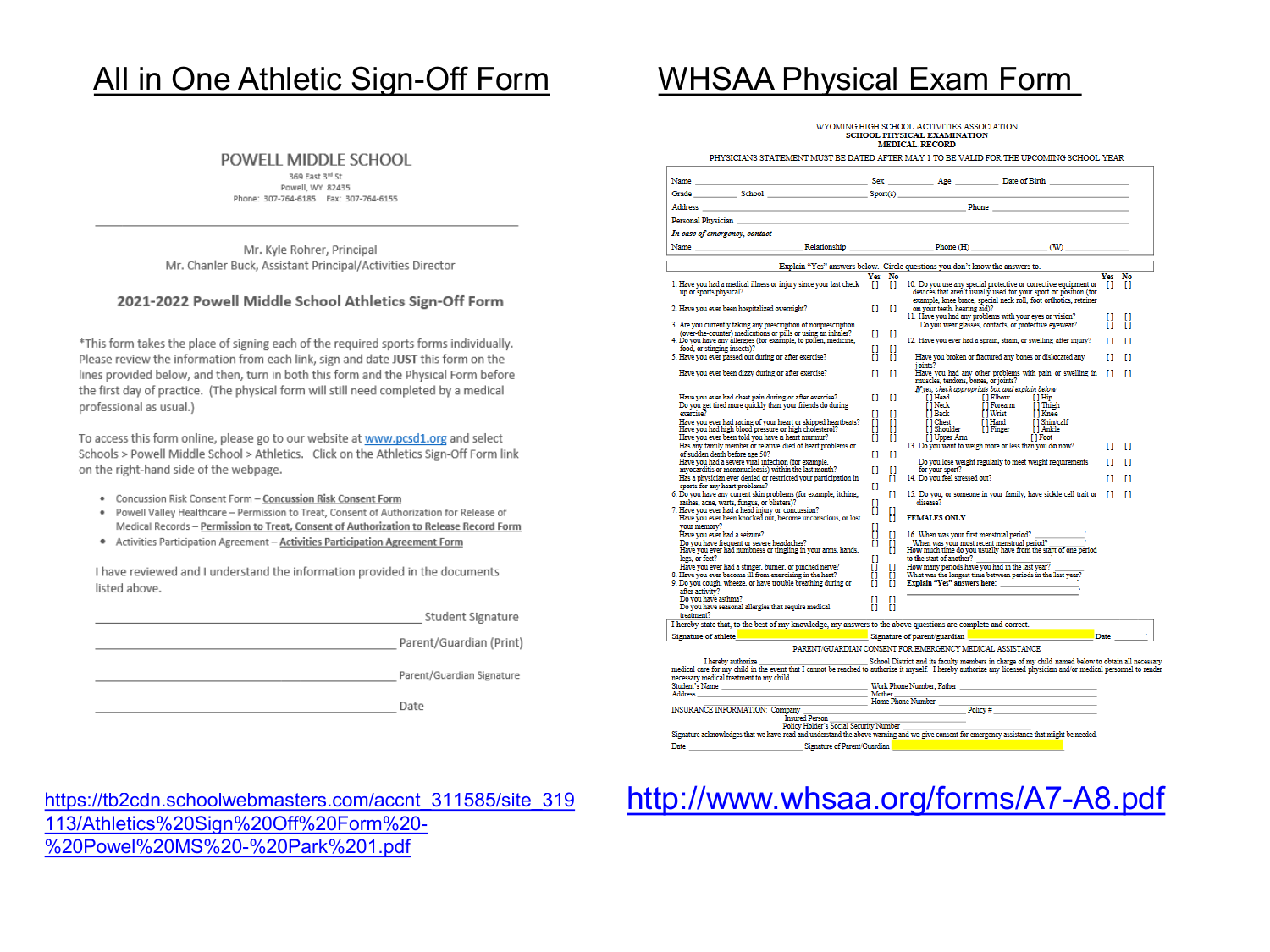## How do we submit these forms to Powell Middle School once completed?

- o Can be mailed or dropped off: Powell Middle School Attn: Jodie Sanders 369 East 3rd Street Powell, WY 82435
- o Can be Faxed: (307) 764-6155 Attn: Jodie Sanders
- $\circ$  Can be Emailed: [JRSanders@pcsd1.org](mailto:JRSanders@pcsd1.org)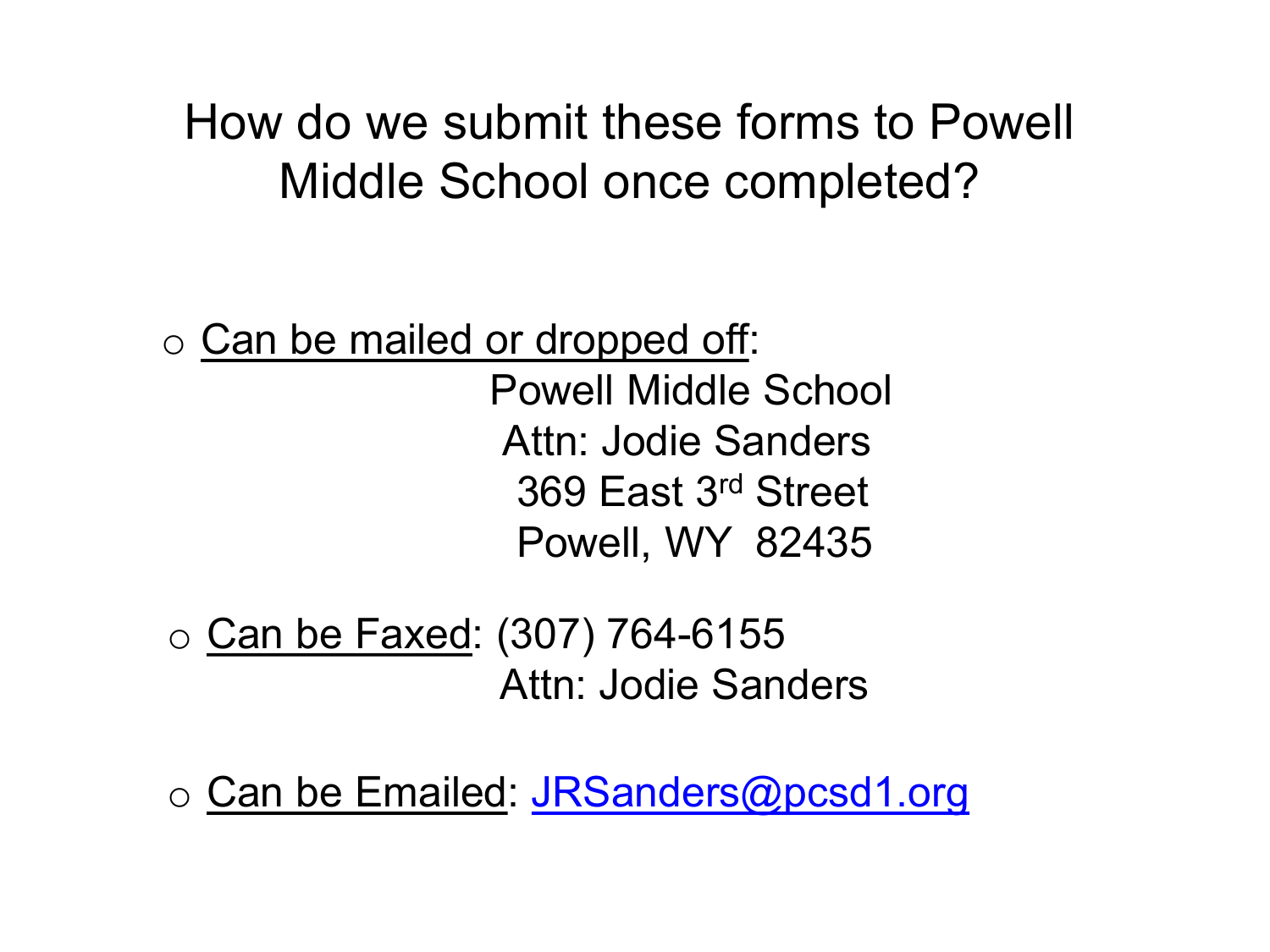# Concussions: The Facts

### Someone w/a concussion might say they have:

- A headache
- A headache that gets worse & won't go away
- Neck pain
- Pressure in their head
- Nausea or Vomiting
- Can't sleep or overly tired
- Feeling dizzy or off-balance
- Vision problems
- Sensitivity to light or sounds
- Feeling sluggish, groggy, "out of it"
- Feeling foggy or confused
- Concentration problems
- Memory problems
- Fatigue or low energy
- Increased emotions
- Nervousness or anxiety

### You may notice that a person w/a concussion:

- Appears dazed or confused
- Lacks facial expression
- Has clumsy movements
- Weakness, numb, or decreased coordination
- Speaks with slurred speech
- Answers questions slowly
- Shows personality changes
- Drowsiness or cannot be awakened
- Is unable to remember just before or just after the hit
- Has seizure or convulsions
- Loses consciousness
- Has pupils of different sizes
- Is unaware of the score or opponent
- Forgets instructions, position or play
- Has difficulty recognizing people or places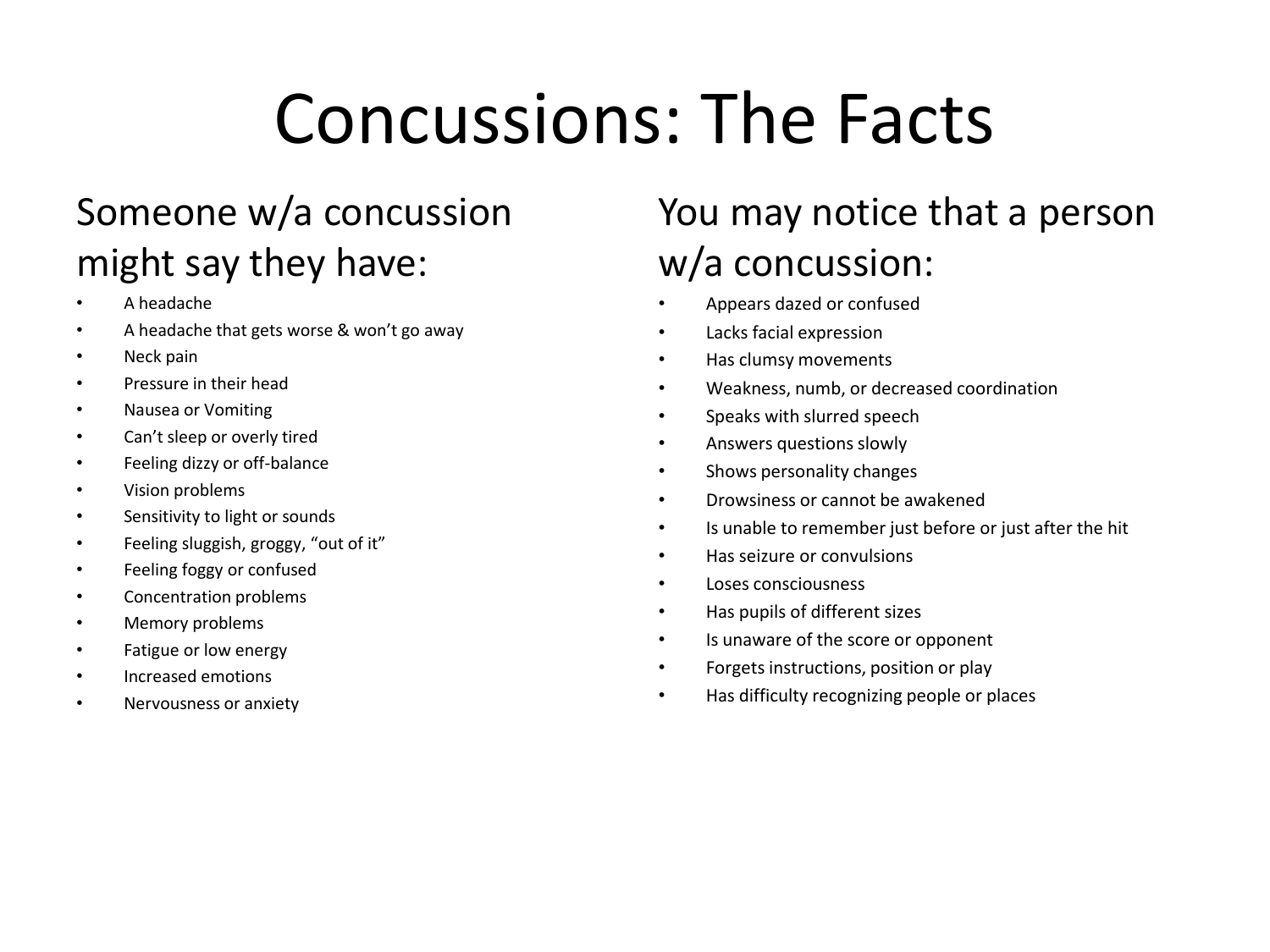## Powell Universal Intake Form

Date

#### **CONCUSSION Report & Notification**

|                                                                                                                                                                                                                                | <b>CONCUSSION Report &amp; Notification</b>                                                              | <b>TO DO LIST</b>                                                                                       |  |  |  |
|--------------------------------------------------------------------------------------------------------------------------------------------------------------------------------------------------------------------------------|----------------------------------------------------------------------------------------------------------|---------------------------------------------------------------------------------------------------------|--|--|--|
| Background                                                                                                                                                                                                                     |                                                                                                          | $\Box$ Please have vour child follow up with a licensed athletic trainer after school.                  |  |  |  |
| Name:                                                                                                                                                                                                                          | Date:                                                                                                    | $\Box$ Please make an appointment with your Primary Care Provider within                                |  |  |  |
|                                                                                                                                                                                                                                |                                                                                                          | $\Box$ Please make an appointment with a sports medicine provider experienced in concussion management. |  |  |  |
| <b>INJURY INFORMATION</b>                                                                                                                                                                                                      |                                                                                                          | $\Box$ Please bring completed form to your appointment.                                                 |  |  |  |
| Date of injury:<br>Time of day:                                                                                                                                                                                                | Sport:                                                                                                   |                                                                                                         |  |  |  |
| Describe injury:                                                                                                                                                                                                               |                                                                                                          | SEEK IMMEDIATE MEDICAL ATTENTION FOR ANY OF THE FOLLOWING: Red Flag Symptoms                            |  |  |  |
|                                                                                                                                                                                                                                |                                                                                                          | $\Box$ Progressively worsening headaches                                                                |  |  |  |
| Length of time:<br>No<br>Loss of consciousness: Yes                                                                                                                                                                            |                                                                                                          | $\Box$ Loss of consciousness or cannot be awoken                                                        |  |  |  |
| Seizure: Yes<br>Details:<br>No                                                                                                                                                                                                 |                                                                                                          | $\Box$ Slurred Speech                                                                                   |  |  |  |
| Initial signs or symptoms following event:                                                                                                                                                                                     |                                                                                                          | $\Box$ Increasing confusion                                                                             |  |  |  |
| PAST HISTORY - BEFORE MOST RECENT CONCUSSION                                                                                                                                                                                   |                                                                                                          | $\Box$ Repeating vomiting                                                                               |  |  |  |
| Previous concussions: Yes<br>No                                                                                                                                                                                                | Previous number: $1, 2, 3, 4, 5, 6+$                                                                     | $\Box$ Seizure                                                                                          |  |  |  |
| Date of last concussion: Flow long did it take to recover?                                                                                                                                                                     |                                                                                                          | $\Box$ Pupil size unequal                                                                               |  |  |  |
| Have you had previous baseline cognitive testing performed (ImPACT)? Yes No                                                                                                                                                    |                                                                                                          | $\Box$ Numbness/paralyzing arms or legs                                                                 |  |  |  |
| Where? A contract the contract of the contract of the contract of the contract of the contract of the contract of the contract of the contract of the contract of the contract of the contract of the contract of the contract |                                                                                                          | $\Box$ Decrease or irregular pulse or respiration                                                       |  |  |  |
| Check all that apply:                                                                                                                                                                                                          |                                                                                                          |                                                                                                         |  |  |  |
| □ Headaches                                                                                                                                                                                                                    | □ Blurred Vision                                                                                         | Note to student/patient/guardian:                                                                       |  |  |  |
| Neck pain                                                                                                                                                                                                                      | □ Light/Sound Sensitivity                                                                                |                                                                                                         |  |  |  |
| □ Nausea                                                                                                                                                                                                                       | $\Box$ Loss of balance                                                                                   |                                                                                                         |  |  |  |
| $\Box$ Vomiting                                                                                                                                                                                                                | $\Box$ Difficulty concentrating                                                                          |                                                                                                         |  |  |  |
| $\Box$ Sleep problems (such as insomnia/drowsy)                                                                                                                                                                                | <sup>1</sup> Confusion                                                                                   |                                                                                                         |  |  |  |
| Dizziness<br>□ Amnesia                                                                                                                                                                                                         |                                                                                                          | give permission for Dr. 1999 and to share concussion related information with (                         |  |  |  |
| $\Box$ Initial signs or symptoms following event:                                                                                                                                                                              |                                                                                                          | appropriate medical and school personnel.                                                               |  |  |  |
|                                                                                                                                                                                                                                |                                                                                                          |                                                                                                         |  |  |  |
| <b>IMMEDIATE POST INJURY REPORT</b>                                                                                                                                                                                            |                                                                                                          |                                                                                                         |  |  |  |
| Physical Rest - removed from all physical activities until cleared by a medical provider.                                                                                                                                      |                                                                                                          | <b>Parent/Guardian Signature and Date</b><br><b>Physician Signature and Date</b>                        |  |  |  |
| any activities that increase symptoms.                                                                                                                                                                                         | Brain Rest - do not engage in mental activities such as homework, reading, computers, video games, ty or |                                                                                                         |  |  |  |
| Limit exposure to bright lights and loud music                                                                                                                                                                                 |                                                                                                          | Initial assessment by:                                                                                  |  |  |  |
|                                                                                                                                                                                                                                |                                                                                                          |                                                                                                         |  |  |  |

**Name** 

Get plenty of sleep

Use acetaminophen or Tylenol as needed for head or neck pain

Do not drive or ride a bike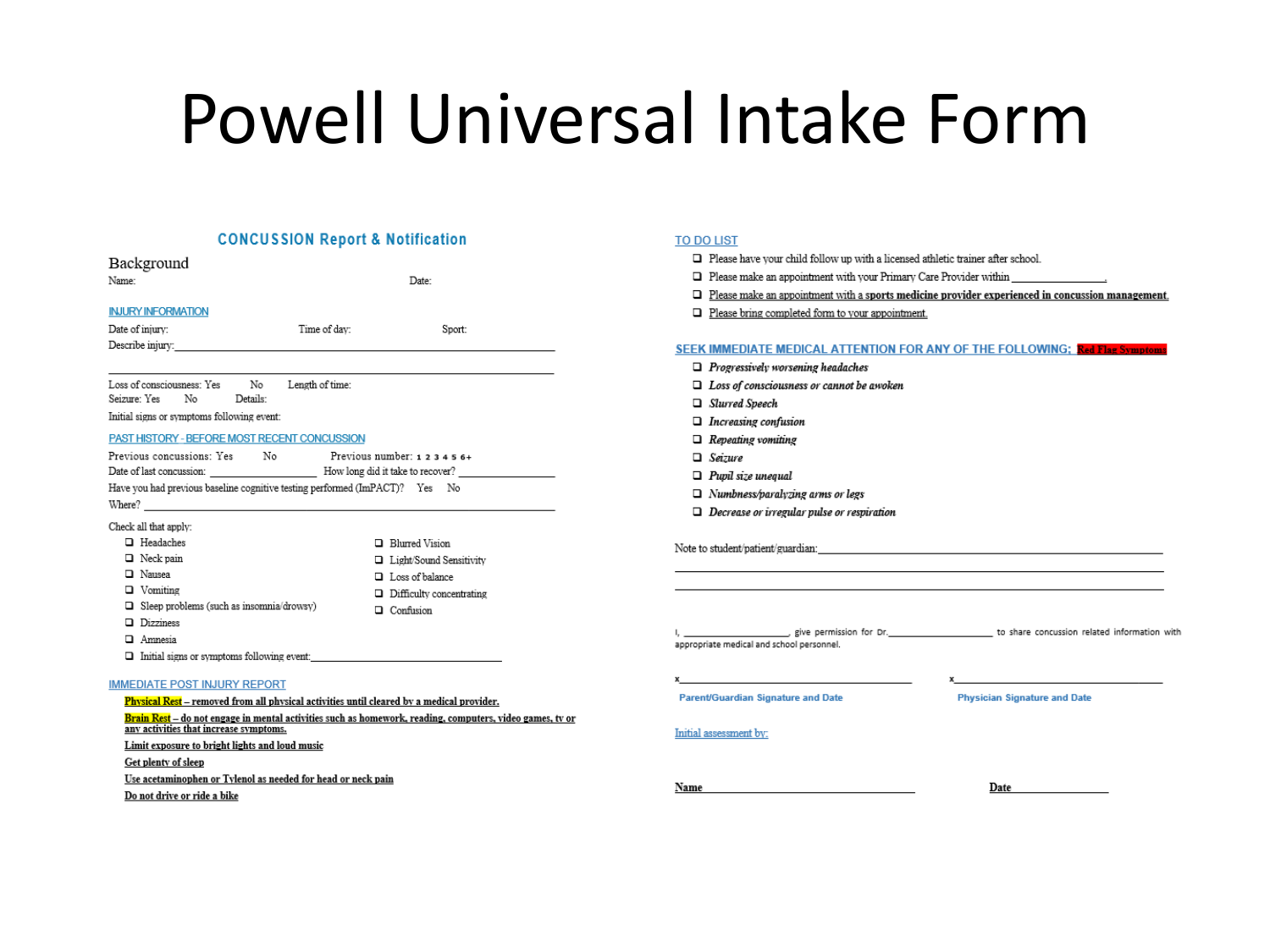# **Uniforms & Game Day Dress**

- **Uniforms** are checked out to each student. The return of the entire uniform in good condition is the responsibility of the athlete. Fines will be assessed accordingly to lost or damaged uniforms.
- **Game day** expectation is to "dress up". Coaches will clarify per sport.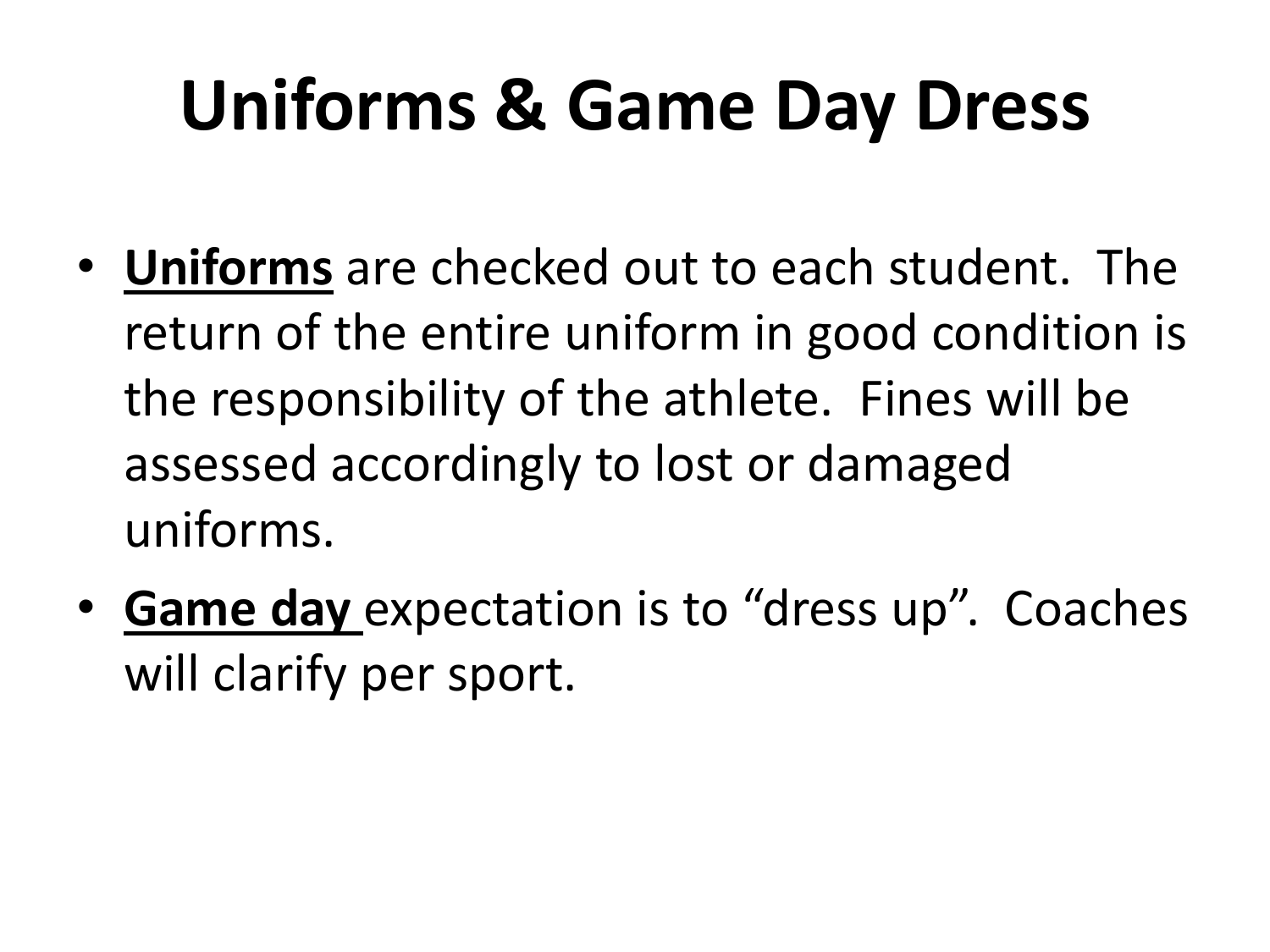## Transportation

• **Transportation** – Athletes are expected to travel to and from all contests on the bus with the team. Transportation requests must be cleared\* through Mr. Buck or Mr. Rohrer in advance. Transportation requests are available in the office or online at the [www.pcsd1.org](http://www.pcsd1.org/) - "Schools -Powell Middle School – Athletics"

*[https://tb2cdn.schoolwebmasters.com/accnt\\_311585/site\\_319113/Permission-to-Travel-PCSD1-MS.pdf](https://tb2cdn.schoolwebmasters.com/accnt_311585/site_319113/Permission-to-Travel-PCSD1-MS.pdf)*

• *\*[Transportation Request Form](http://www.park1.k12.wy.us/MS%20Activity%20Schedules.htm) is required to be completed prior to the trip. Always check with one of the coaches before taking your child after the game.*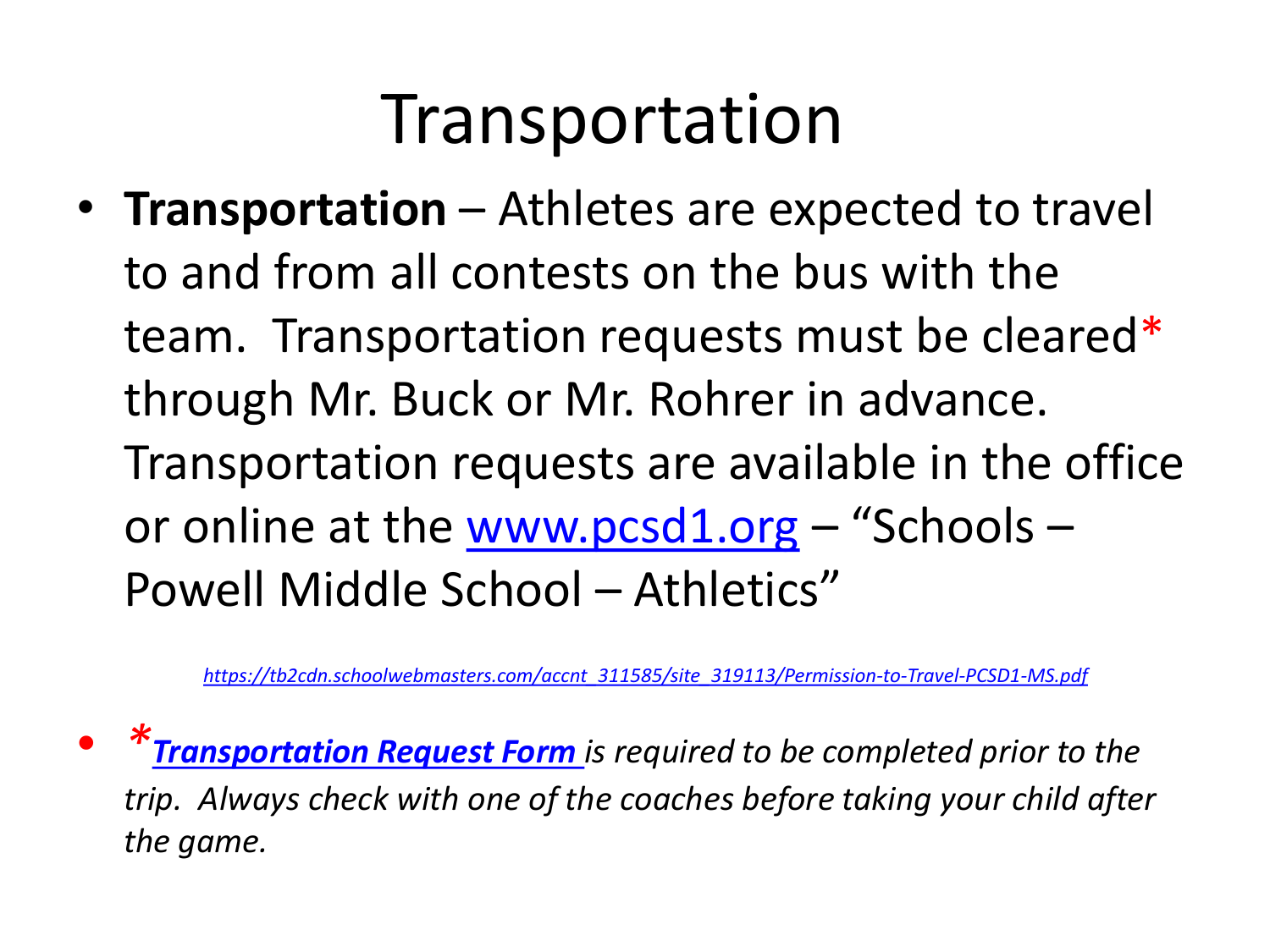## *Absences*

- **Absences**  Athletes are expected to be in school ALL DAY during the day of the contest or the Friday prior to a Saturday contest. If they are absent during any part of the day on the day of the contest they are not eligible to play in the game (more than ½ of day for practice).
	- All requests to be absent on this day and still practice or play must be cleared through the coaches and/or by Mr. Buck or Mr. Rohrer.
- *"If they are too ill to be in school during the day, they are too ill to play in the contest on that day."*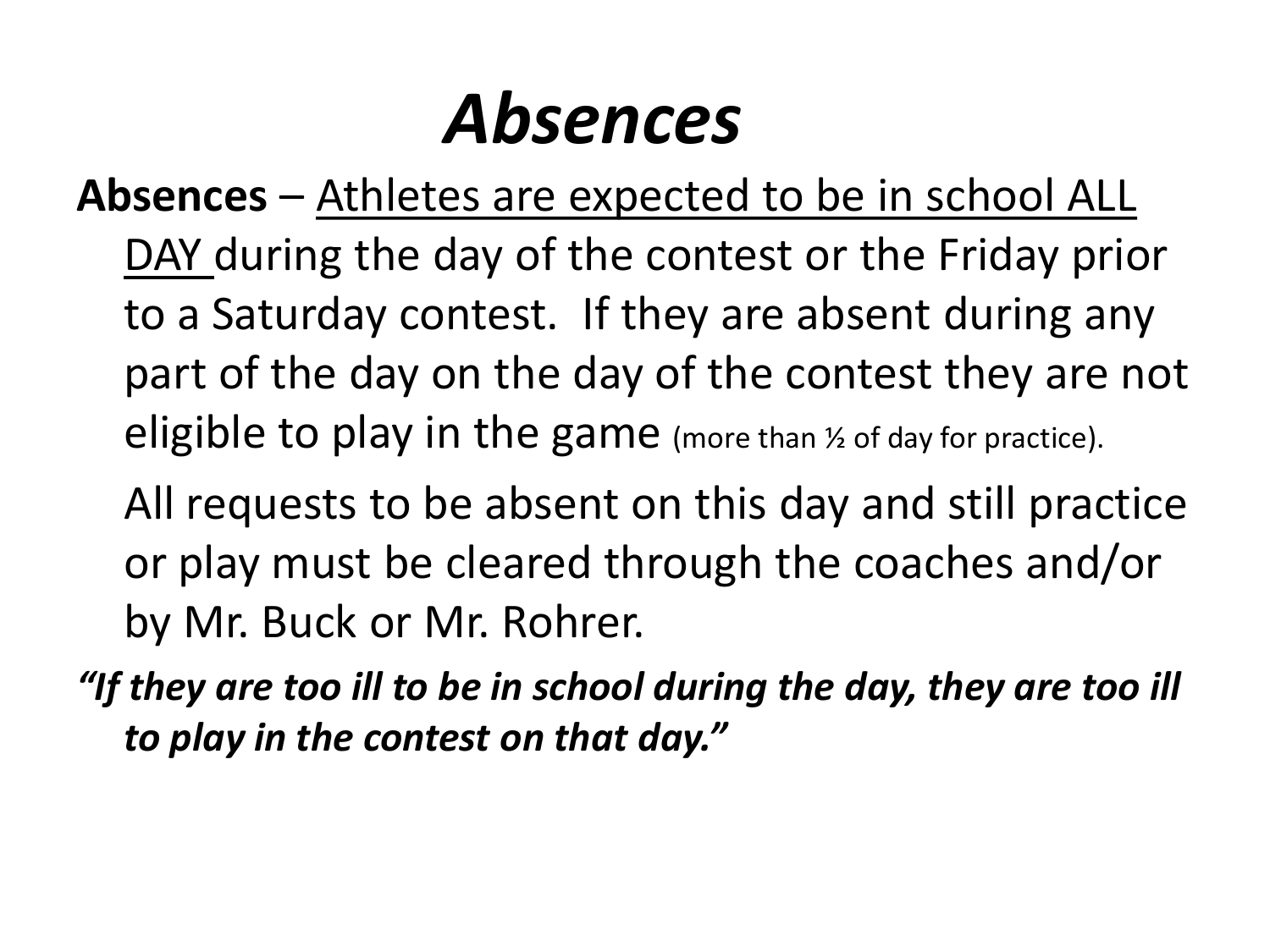# **Eligibility**

- Students who appear on the deficiency list with two F's will be considered ineligible for participation in that week's sporting events/extra-curricular activities (including dances and extra-curricular field trips).
- **The ineligibility runs from Monday when the list comes out until the next list comes out the following Monday.** Students involved in use of alcohol, drugs, tobacco or inhalants outside of school time may be suspended from extra-curricular activities. We will follow Board Policy.
- Athletic participants who are in OR are expected to stay after school until 4:00 p.m. in order to complete their missing work.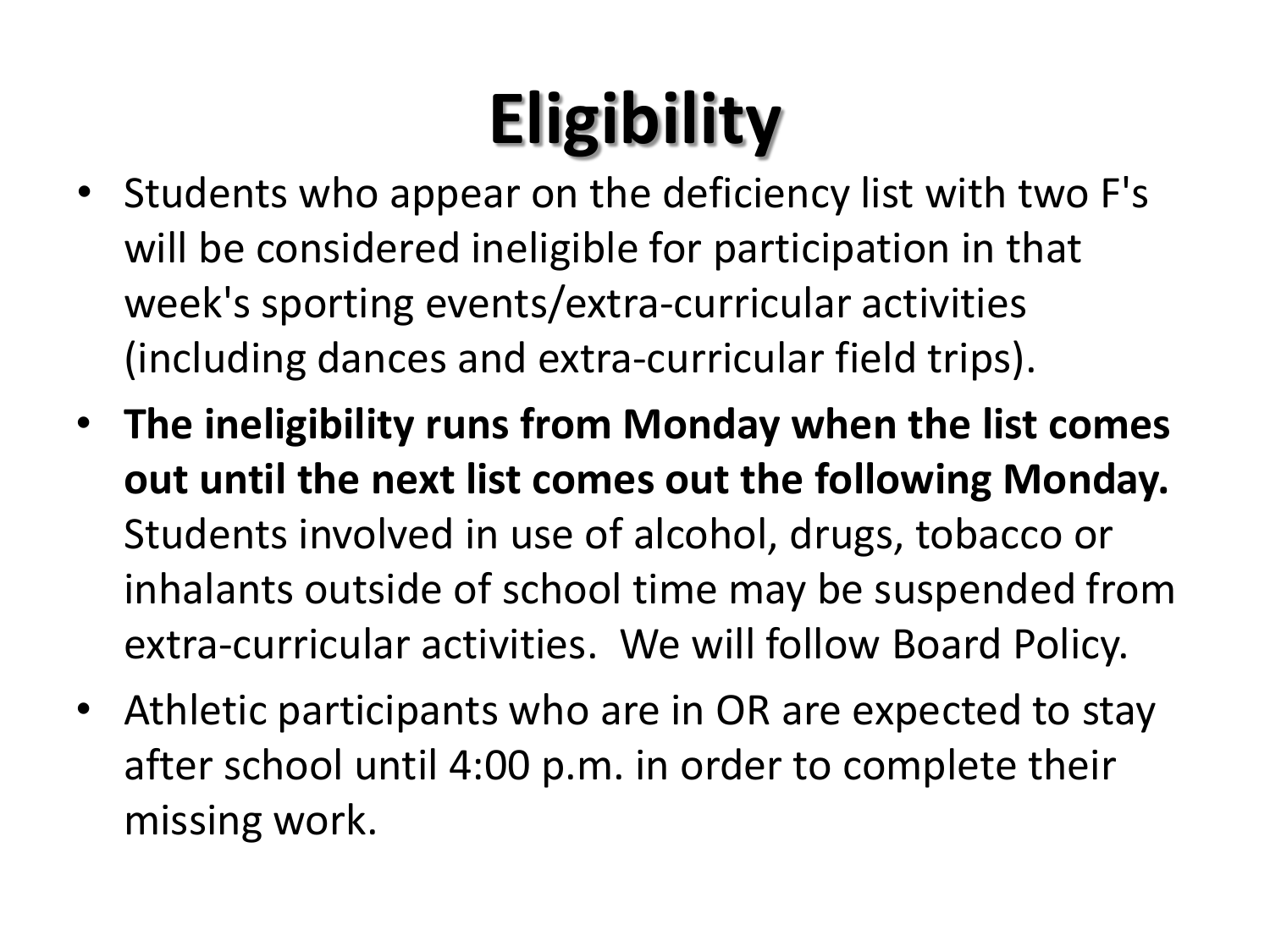# **Required** Days of Practice **before** first contest

- Volleyball 9
- Football 10
- Cross Country 9
- Basketball 9
- Wrestling 9
- Swimming 9
- Track 10
- Soccer Club 9
- Tennis Club 9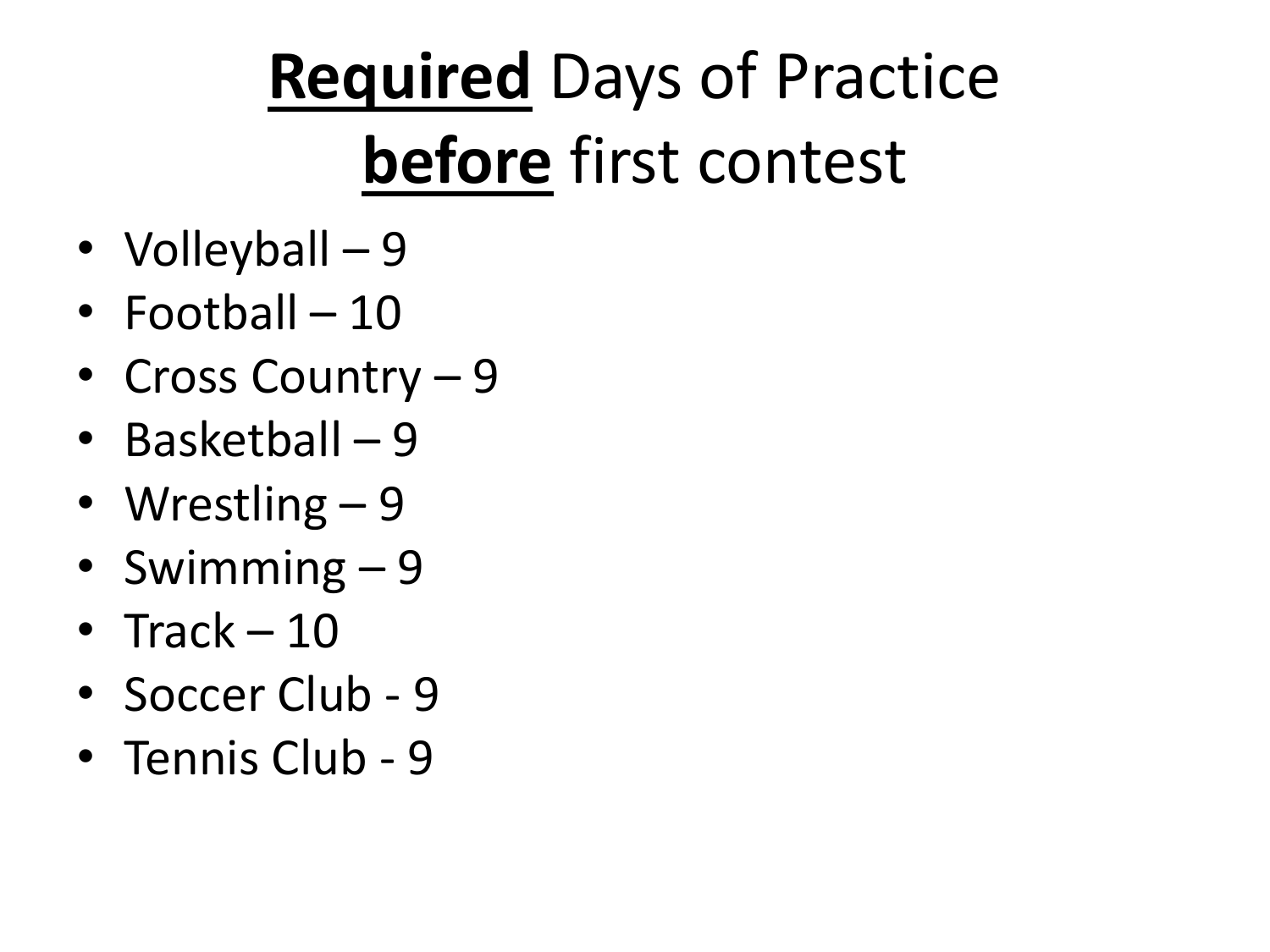# **"A", "B", and "C" Squads**

- **"A"** squad During the regular season, plays for the seeding at conference tournament and/or for the conference championship.
- **"B"** squad generally play on the same day as the "A" squad.
- **"C"** squad is dependent on other teams in conference having the ability to field "C" teams and willing to schedule contests. There will also be scrimmages within the team on certain home games.

\*Some programs run a "B Orange" & "B Black" team.

• Communication – Questions or concerns need to follow the chain of command – Please start with the Head Coach before communicating with the A.D.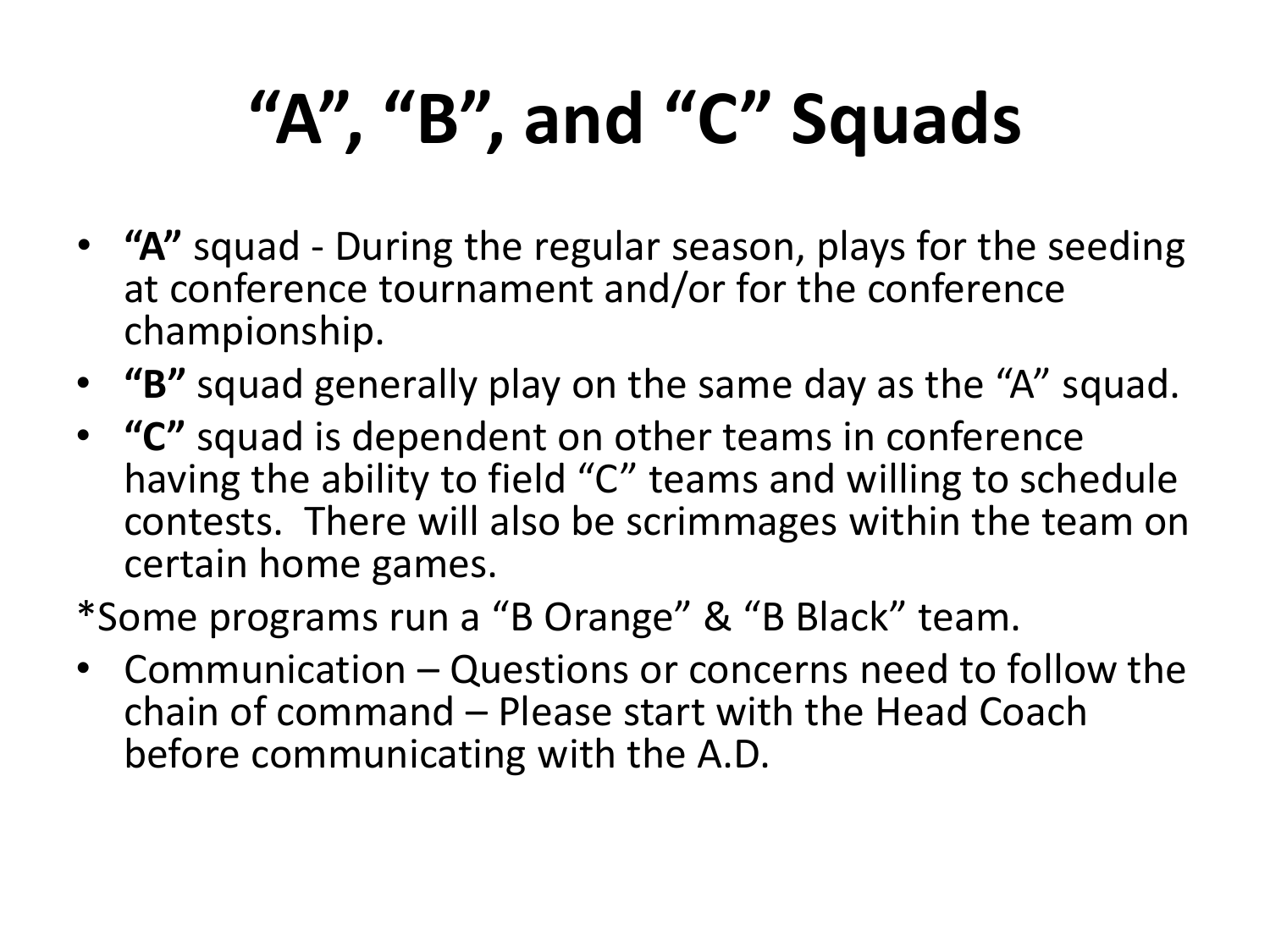# Sports Seasons

- Fall (Aug-Oct) Football, Volleyball & Cross **Country**
- Winter #1 (Oct-Dec) -- Girls Basketball, Wrestling & Cheerleading
- Winter #2 (Jan-Feb)– Boys Basketball & Cheerleading
- Spring #1 (Feb-March) Boys & Girls Swimming
- Spring #2 (Mar-May) Track, Soccer & Tennis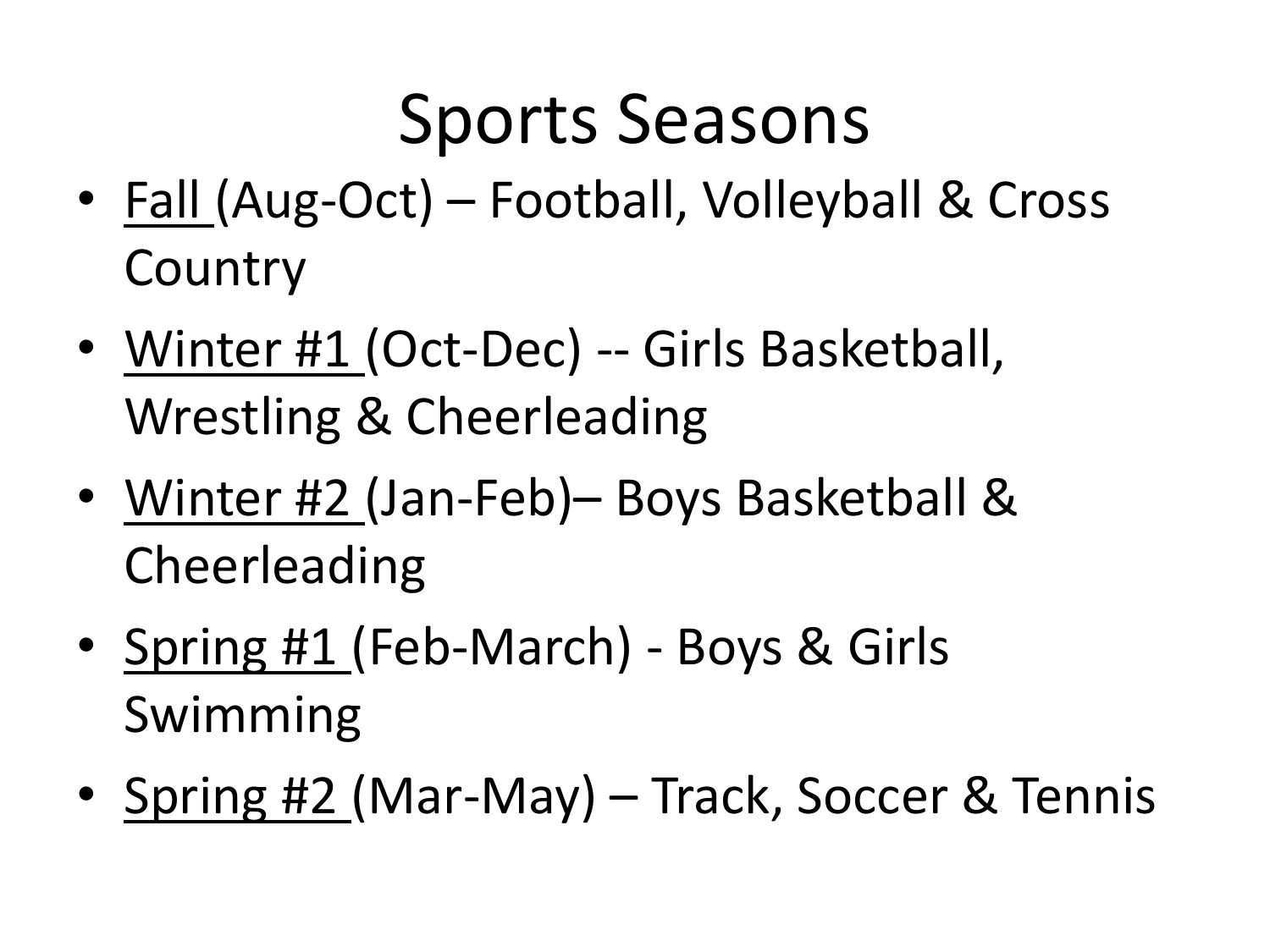## **Homeschool Only -Required Paperwork-** to be completed before the first day of practice **WHSAA Affiliate Home School Membership Form**

**[applies to homeschool & virtual school students only.](http://www.whsaa.org/forms/home_school_membership_form.pdf)**

- **Fill out the form**
- Homeschool [http://www.whsaa.org/forms/home\\_school\\_membership\\_form.pdf](http://www.whsaa.org/forms/home_school_membership_form.pdf)
- Virtual School<http://www.whsaa.org/forms/VIRTUALSCHOOLMEMBERSHIPFORM.pdf>
- Pay \$7.00 fee to cover catastrophic injuries above and beyond your primary insurance. Mail to WHSAA in Casper.
- WHSAA must confirm they have received the form and payment BEFORE the student may practice or participate.
- **Physical** and **proof of immunization** must be on file with the school before they will be allowed to practice.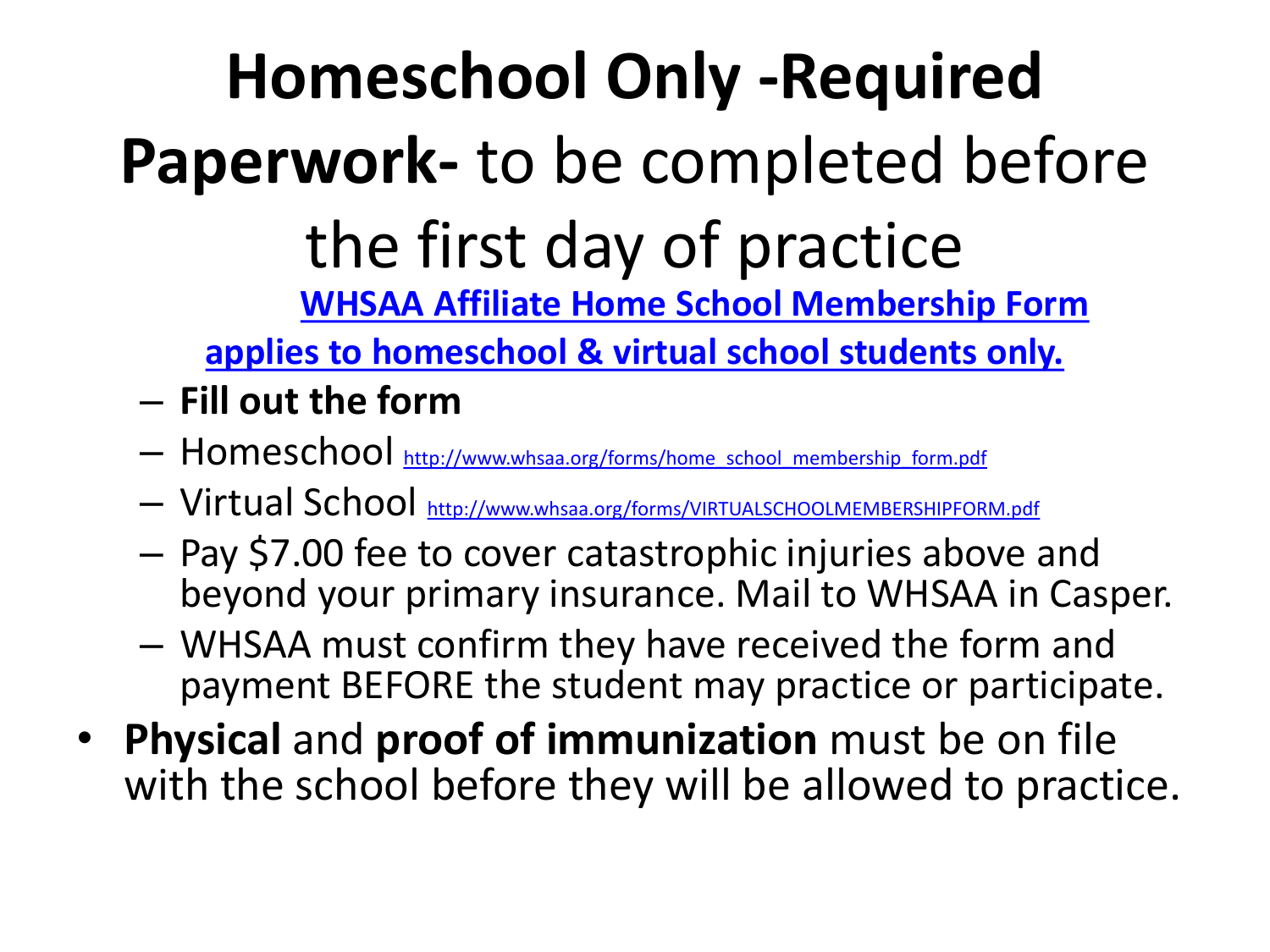## Remember – *Tentative* Practice Dates:

- VB:  $7<sup>th</sup>$  August 18<sup>th</sup> @4:00 PM PMS Gym
- VB:  $8^{th}$  August 19<sup>th</sup> @4:00 PM PMS Gym
- FB: 7<sup>th</sup> August 23<sup>rd</sup> @3:30 PM Boys Locker Room
- FB:  $8^{th}$  August 23<sup>rd</sup> @3:30 PM Boys Locker Room
- XC: August 16<sup>th</sup> @4:00 PM Powell MS Commons
- (School starts on Tuesday, August 24th)
- We will send out a message to all families at the beginning of August with detailed information.
- District Website: www.pcsd1.org -Schools -Powell Middle School - Athletics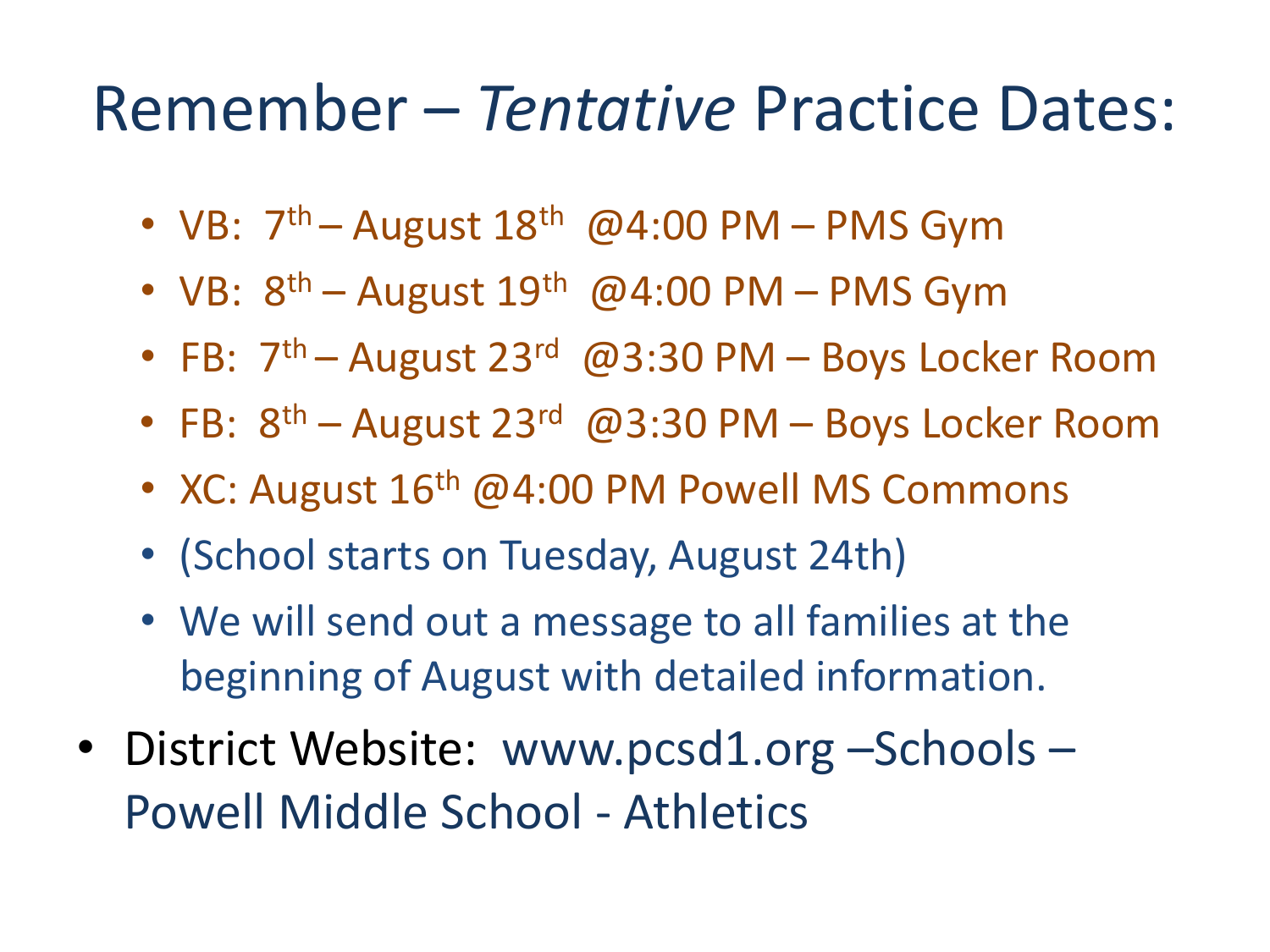

# Contact Information

- **7th Volleyball**
	- Jodee Metzler [JMMetzler@pcsd1.org](mailto:JMMetzler@pcsd1.org)
	- **8th Volleyball**
	- Amanda Johnston [AMJohnston@pcsd1.org](mailto:AMJohnston@pcsd1.org)
- **7th Football**
	- Juston Carter [JKCarter@pcsd1.org](mailto:JKCarter@pcsd1.org)
- **8th Football** 
	- Bryan Bonander **BRBonander@pcsd1.org**
- **Cross Country**
	- Marc McArthur **MVMcarthur@pcsd1.org**
- **Activities Director**
	- Chanler Buck [CJBuck@pcsd1.org](mailto:CJBuck@pcsd1.org)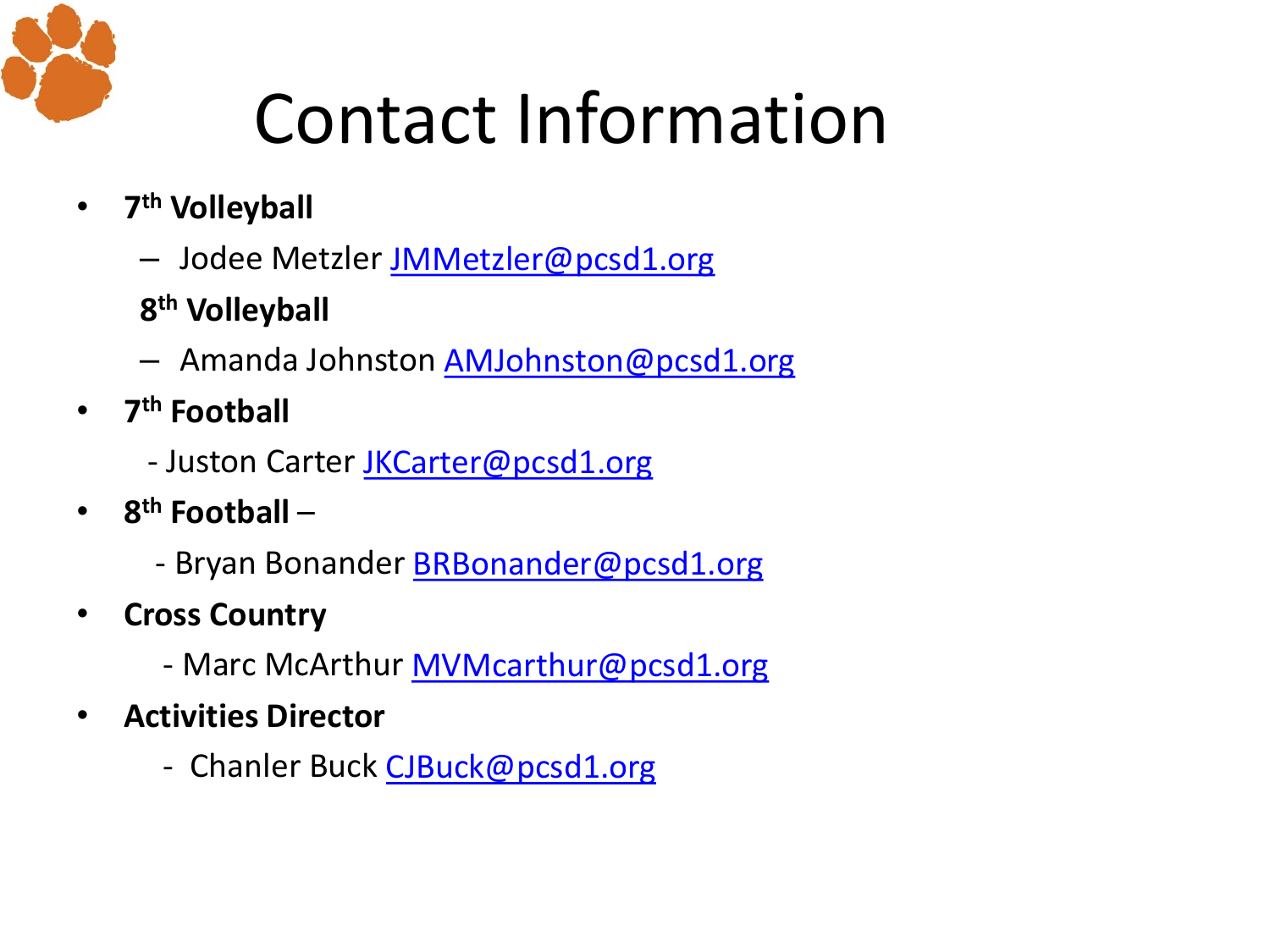# Powell Athletic Roundtable (PAR)

- Why join??? **Orange Sheet of Paper**
	- Shoes and game day clothes
	- Physicals
	- Supplements to our uniform inventory
	- Hospitality room for all coaches and workers
	- Ribbons and awards for Middle School Tournaments
	- Items and expenses that further promote middle school athletics
- If interested please contact Tracy Walsh 307-202-0879